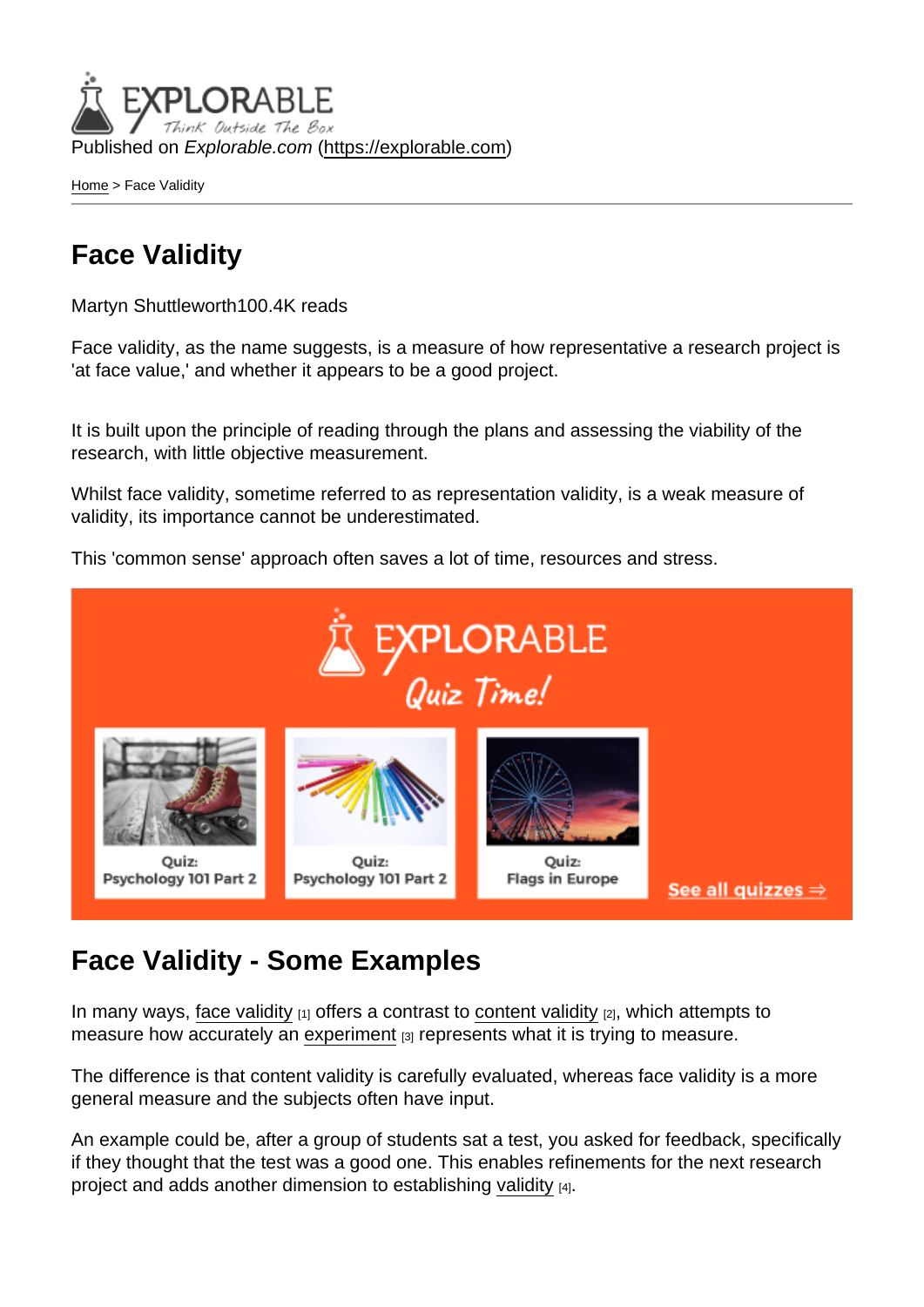Face validity is classed as 'weak evidence' supporting [construct validity](https://explorable.com/construct-validity) [5], but that does not mean that it is incorrect, only that caution is necessary.

For example, imagine a [research paper](https://explorable.com/writing-a-research-paper) [6] about Global Warming. A layperson could read through it and think that it was a solid [experiment](https://explorable.com/conducting-an-experiment) [7], highlighting the processes behind Global Warming.

On the other hand, a distinguished climatology professor could read through it and find the paper, and the [reasoning](https://explorable.com/scientific-reasoning) [8] behind the techniques, to be very poor.

This example shows the importance of face validity as useful filter for eliminating shoddy research from the field of science, through [peer review](https://explorable.com/peer-review-process) [9].

# If Face Validity is so Weak, Why is it Used?

Especially in the social and educational sciences, it is very difficult to measure the content validity of a research program.

Often, there are so many interlinked factors that it is practically impossible to account for them all. Many researchers send their plans to a group of leading experts in the field, asking them if they think that it is a good and representative program.

This face validity should be good enough to withstand scrutiny and helps a researcher to find potential flaws before they waste a lot of time and money.

In the social sciences, it is very difficult to apply the [scientific method](https://explorable.com/what-is-the-scientific-method) [10], so experience and judgment are valued assets.

Before any physical scientists think that this has nothing to do with their more [quantifiable](https://explorable.com/quantitative-research-design)  [approach](https://explorable.com/quantitative-research-design) [11], face validity is something that pretty much every scientist uses.

Every time you conduct a [literature review](https://explorable.com/what-is-a-literature-review)  $[12]$ , and sift through past [research papers](https://explorable.com/writing-a-research-paper)  $[6]$ , you apply the principle of face validity.

Although you might look at who wrote the paper, where the [journal](https://explorable.com/academic-journals)  $[13]$  was from and who [funded](https://explorable.com/research-grant-funding) [14] it, ultimately, you ask 'Does this paper do what it sets out to?'

This is face validity in action.

## **Bibliography**

Babbie, E.R. (2007). The Practice of Social Research. Belmont, CA: Wadsworth Cengage Learning

Gatewood, R.D., Feild, H.S., & Barrick, M. (2008). Human Resource Selection (6<sup>th</sup> Ed.). Mason, OH: Thomson

Polit, D.E., & Tatano Beck, C. (2008). Nursing Research : Generating and Assessing Evidence for Nursing Practice (8<sup>th</sup> Ed.). Philadelphia, PA: Lippincott Williams & Watkins